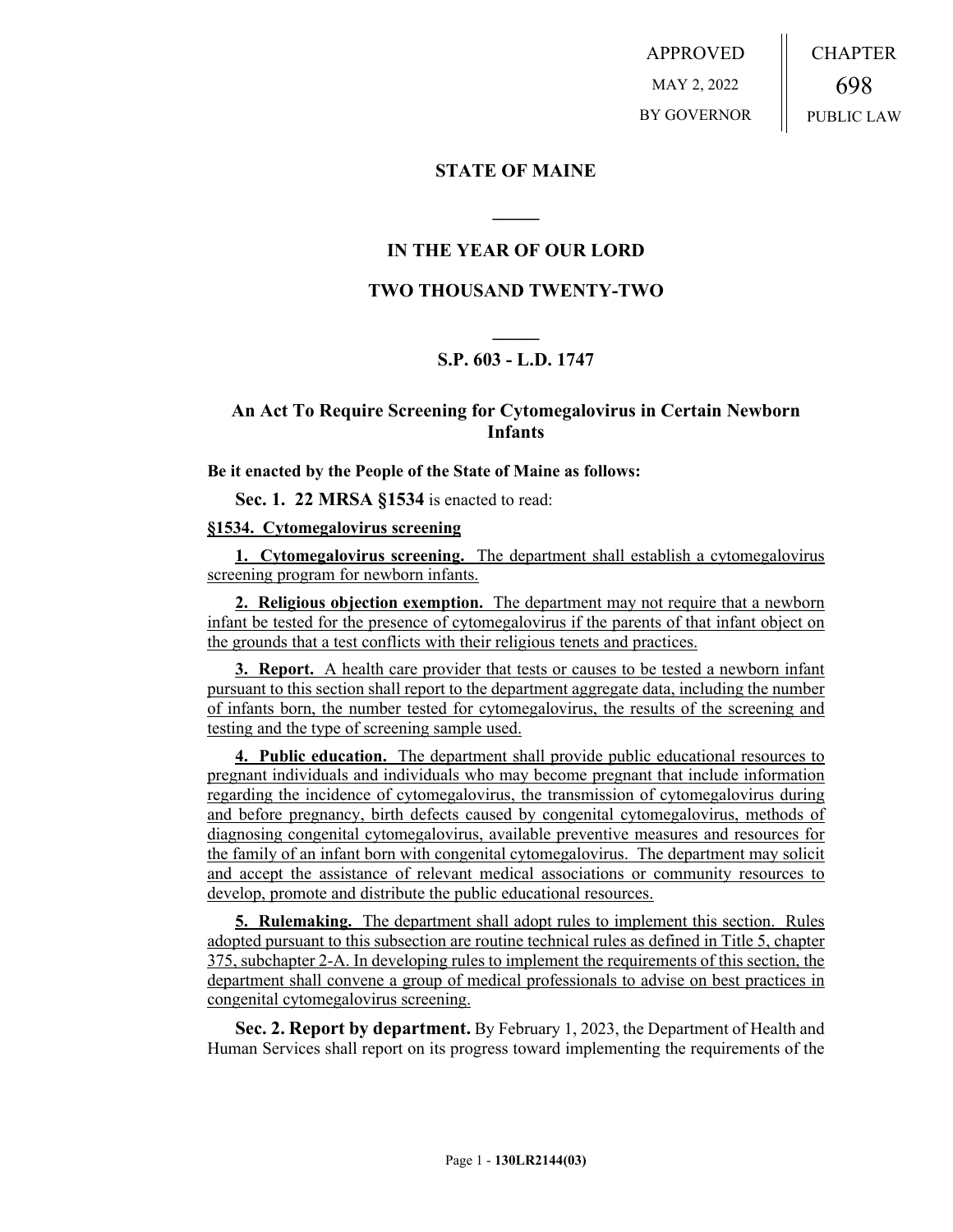Maine Revised Statutes, Title 22, section 1534 to the joint standing committee of the Legislature having jurisdiction over health and human services matters.

**Sec. 3. Review.** No later than 3 years after the final adoption of rules pursuant to the Maine Revised Statutes, Title 22, section 1534, subsection 5, the Department of Health and Human Services shall convene a stakeholder group of clinicians and researchers with knowledge of cytomegalovirus screening to review the cytomegalovirus screening program and to consider changes to the program. No later than February 1, 2026, the department shall provide an update on this review process to the joint standing committee of the Legislature having jurisdiction over health and human services matters.

**Sec. 4. Appropriations and allocations.** The following appropriations and allocations are made.

### **HEALTH AND HUMAN SERVICES, DEPARTMENT OF**

#### **Maine Center for Disease Control and Prevention 0143**

Initiative: Provides funding for the ongoing costs for the annual education campaign, including the educational materials production and distribution.

| <b>GENERAL FUND</b>       | 2021-22 | 2022-23  |
|---------------------------|---------|----------|
| All Other                 | \$0     | \$40,000 |
| <b>GENERAL FUND TOTAL</b> | \$0     | \$40,000 |

### **Maine Center for Disease Control and Prevention 0143**

Initiative: Provides one-time funding to update the child health surveillance tracking system to accommodate the new data.

| <b>GENERAL FUND</b>       | 2021-22 | 2022-23 |
|---------------------------|---------|---------|
| All Other                 | \$0     | \$3,000 |
| <b>GENERAL FUND TOTAL</b> | \$0     | \$3,000 |

### **Maine Center for Disease Control and Prevention 0143**

Initiative: Provides funding for one half-time Public Health Educator III position to collect data, update material as needed and promote and distribute the public educational resources.

| <b>GENERAL FUND</b>               | 2021-22 | 2022-23     |
|-----------------------------------|---------|-------------|
| POSITIONS - LEGISLATIVE COUNT     | 0.000   | 0.500       |
| <b>Personal Services</b>          | \$0     | \$55,908    |
| All Other                         | \$0     | \$6,537     |
| <b>GENERAL FUND TOTAL</b>         | \$0     | \$62,445    |
| <b>HEALTH AND HUMAN SERVICES,</b> |         |             |
| <b>DEPARTMENT OF</b>              |         |             |
| <b>DEPARTMENT TOTALS</b>          | 2021-22 | $2022 - 23$ |
| <b>GENERAL FUND</b>               | \$0     | \$105,445   |